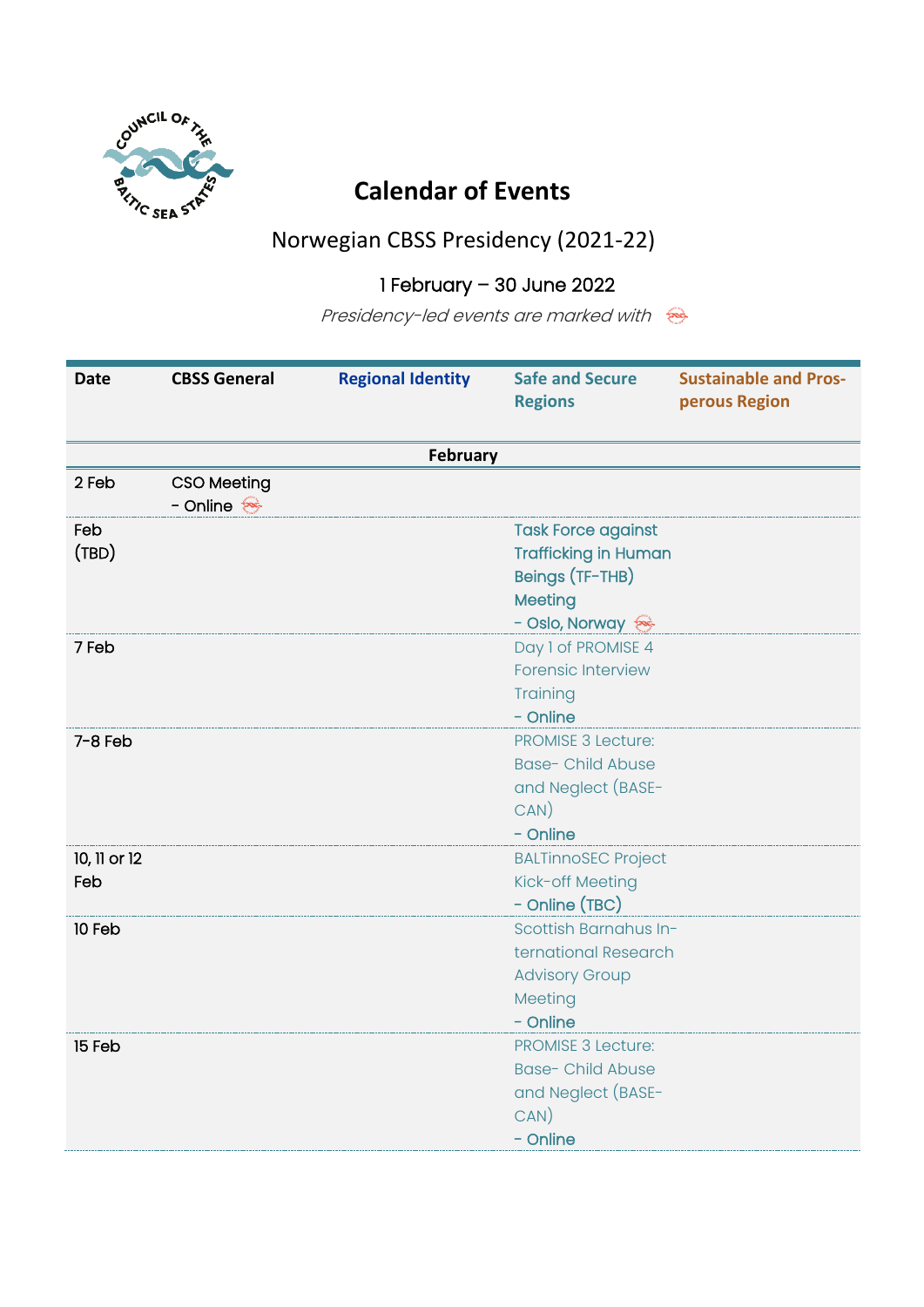| 16 Feb | <b>Baltic Sea Cultural</b> |                           |                              |
|--------|----------------------------|---------------------------|------------------------------|
|        |                            |                           |                              |
|        | <b>Cities and Regions</b>  |                           |                              |
|        | (BSCC) Project De-         |                           |                              |
|        | velopment Work-            |                           |                              |
|        | shop                       |                           |                              |
|        | - Online                   |                           |                              |
| 16 Feb |                            | Day 2 of PROMISE 4        |                              |
|        |                            | Forensic                  |                              |
|        |                            | <b>Interview Training</b> |                              |
|        |                            | - Online                  |                              |
| 18 Feb |                            |                           | <b>Webinar: Baltic</b>       |
|        |                            |                           | Leadership Pro-              |
|        |                            |                           | gramme Neighbors             |
|        |                            |                           | - Online                     |
| 22 Feb |                            |                           | <b>Final Event of Baltic</b> |
|        |                            |                           | <b>Sustainable Boating</b>   |
|        |                            |                           | Project Conference           |
|        |                            |                           | on Branding and              |
|        |                            |                           | Sustainability               |
|        |                            |                           | - Åland, Finland/Hy-         |
|        |                            |                           |                              |
| 22 Feb |                            |                           | brid                         |
|        |                            | Day 1 of Estonian         |                              |
|        |                            | <b>Base-Can course</b>    |                              |
|        |                            | - Online                  |                              |
| 23 Feb | <b>BSYP Partnership</b>    |                           |                              |
|        | Meeting                    |                           |                              |
|        | - Online                   |                           |                              |
| 24 Feb | <b>Uppsala University</b>  |                           |                              |
|        | <b>Career Day</b>          |                           |                              |
|        | - Online                   |                           |                              |
| 25 Feb |                            | <b>PROMISE 3 Lecture:</b> |                              |
|        |                            | <b>Base- Child Abuse</b>  |                              |
|        |                            | and Neglect (BASE-        |                              |
|        |                            | CAN)                      |                              |
|        |                            | - Online                  |                              |
| 28 Feb |                            |                           | <b>EGSD Webinar on</b>       |
|        |                            |                           | hydrogen and Bat-            |
|        |                            |                           | teries                       |
|        |                            |                           | - Online                     |
|        |                            |                           |                              |
|        | <b>March</b>               |                           |                              |
| 1 Mar  | <b>BSYP Advocacy</b>       |                           |                              |
|        | <b>Working Group</b>       |                           |                              |
|        | Meeting                    |                           |                              |
|        | - Online                   |                           |                              |
|        |                            |                           |                              |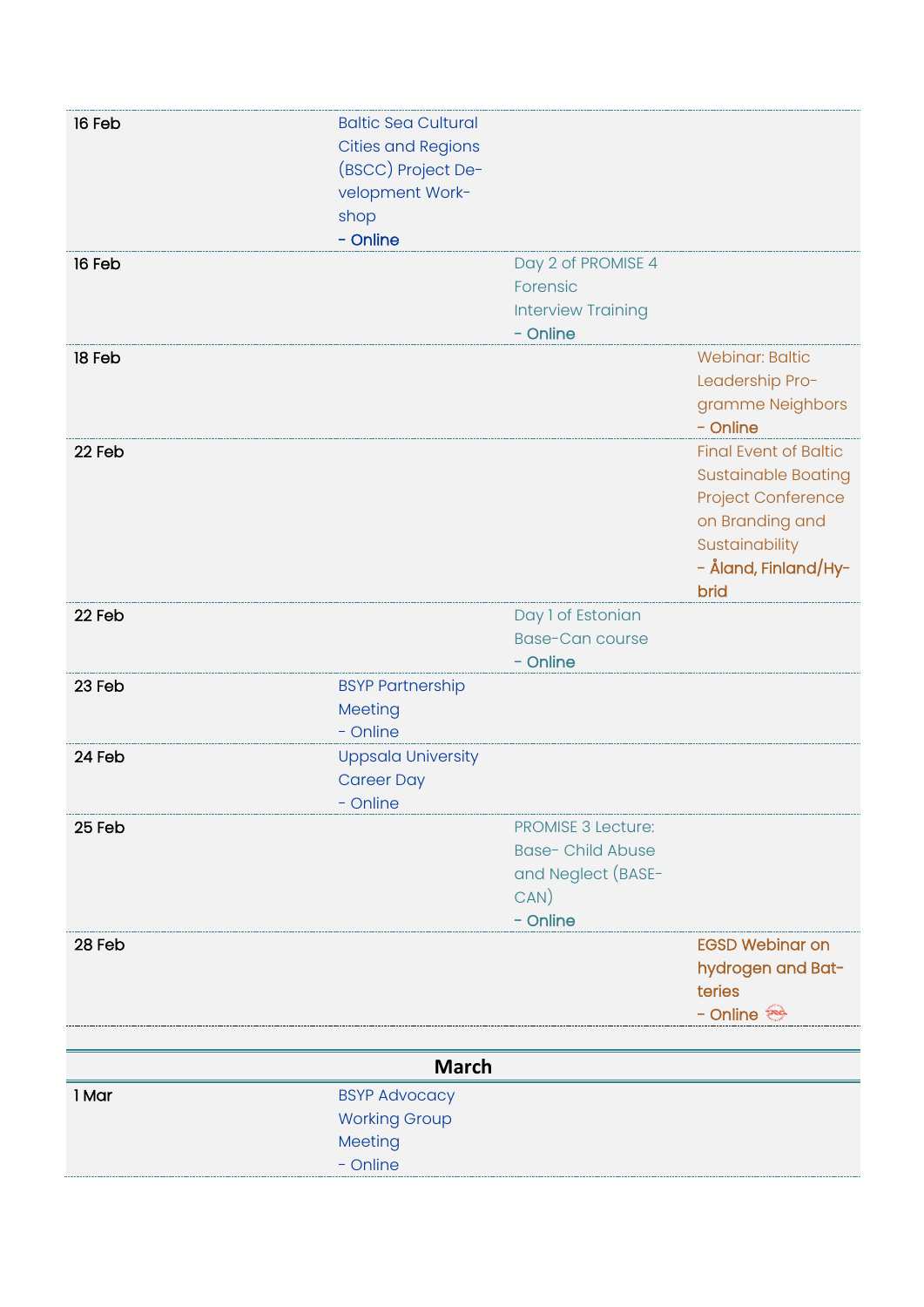| $1 - 3$ Mar  |                    |                         | <b>CBSS Civil Protection</b> |
|--------------|--------------------|-------------------------|------------------------------|
|              |                    |                         | Network (CPN) Baltic         |
|              |                    |                         | <b>Excellence Program</b>    |
|              |                    |                         | - Oslo, Norway               |
| $1 - 8$ Mar  |                    | Winter School on        |                              |
|              |                    | <b>Balticness</b>       |                              |
|              |                    | - Gdansk, Poland        |                              |
| 3 Mar        |                    |                         | Day 3 of PROMISE 4           |
|              |                    |                         | <b>Forensic Interview</b>    |
|              |                    |                         | Training                     |
|              |                    |                         | - Online                     |
| 4 Mar        | CBSS 30th Anniver- |                         |                              |
|              | sary Event         |                         |                              |
|              | - Online           |                         |                              |
| Mar          |                    |                         | <b>Task Force against</b>    |
|              |                    |                         | <b>Trafficking in Human</b>  |
|              |                    |                         | Beings (TF-THB)              |
|              |                    |                         | Meeting                      |
|              |                    |                         | - Oslo, Norway               |
| Mar $7 - 11$ |                    |                         | Third EU Macro-Re-           |
|              |                    |                         | gional Strategies            |
|              |                    |                         | (MRS) Week, PA Se-           |
|              |                    |                         | cure Seminar on chil-        |
|              |                    |                         | dren and youth Resil-        |
|              |                    |                         | ience                        |
|              |                    |                         | - Online (TBC)               |
| Mar          |                    |                         | CBSS/PROMISE pre-            |
|              |                    |                         | sents at a German            |
|              |                    |                         | <b>National Conference</b>   |
|              |                    |                         | on Barnahus                  |
|              |                    |                         | - Online                     |
| 8 Mar        |                    |                         | Day 2 of Estonian            |
|              |                    |                         | <b>Base-Can course</b>       |
|              |                    |                         | - Online                     |
| 9 Mar        |                    | <b>BSYP Partnership</b> |                              |
|              |                    | Meeting                 |                              |
|              |                    | - Online                |                              |
| 9 Mar        |                    |                         | Day 4 of PROMISE 4           |
|              |                    |                         | Forensic                     |
|              |                    |                         | <b>Interview Training</b>    |
|              |                    |                         | - Online                     |
| 9 Mar        |                    |                         | <b>PROMISE 3 Lecture:</b>    |
|              |                    |                         | <b>Base-Child Abuse</b>      |
|              |                    |                         | and Neglect (BASE-           |
|              |                    |                         | CAN) (BASE-CAN)              |
|              |                    |                         | - Online                     |
|              |                    |                         |                              |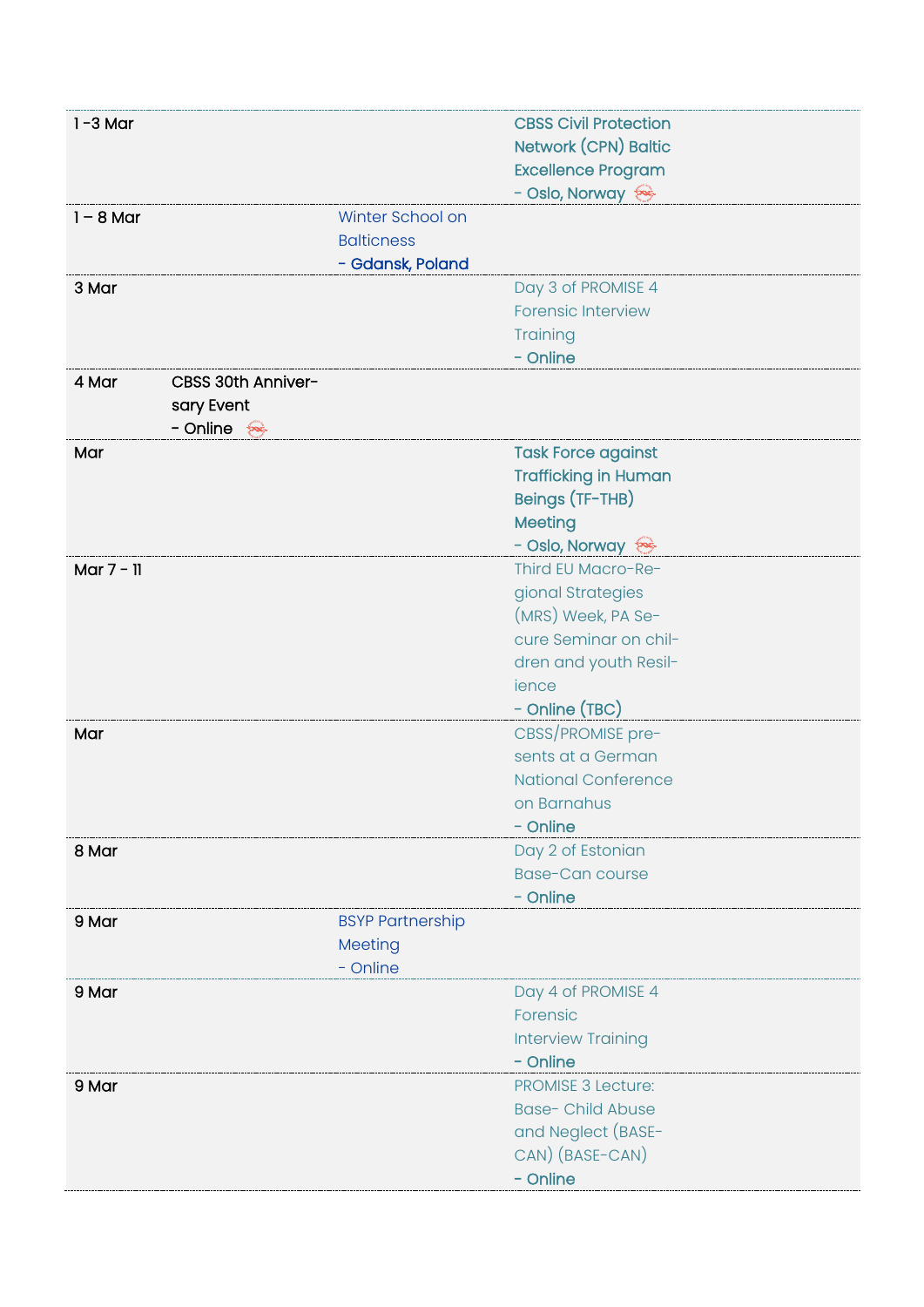| 14 Mar    |                      | Day 5 and Case 1          |                           |
|-----------|----------------------|---------------------------|---------------------------|
|           |                      | Checking for the          |                           |
|           |                      | <b>PROMISE 4 Forensic</b> |                           |
|           |                      | <b>Interview Training</b> |                           |
|           |                      | - Online                  |                           |
| 15 Mar    |                      | Day 3 of Estonian         |                           |
|           |                      | <b>Base-Can course</b>    |                           |
|           |                      | - Online                  |                           |
| 15 Mar    | <b>BSYP Advocacy</b> |                           |                           |
|           | <b>Working Group</b> |                           |                           |
|           | Meeting              |                           |                           |
|           | - Online             |                           |                           |
| 16 Mar    |                      | <b>PROMISE Barnahus</b>   |                           |
|           |                      | Network General As-       |                           |
|           |                      | sembly                    |                           |
|           |                      | - Online                  |                           |
| 16 Mar    |                      |                           | <b>BS Science Day and</b> |
|           |                      |                           | <b>Award Ceremony</b>     |
|           |                      |                           | for Young research-       |
|           |                      |                           | ers                       |
|           |                      |                           | - Riga, Latvia (or        |
|           |                      |                           | Hybrid/Online TBC)        |
| 17 Mar    |                      | <b>PROMISE 3 Lecture:</b> |                           |
|           |                      | <b>Base- Child Abuse</b>  |                           |
|           |                      | and Neglect (BASE-        |                           |
|           |                      | CAN) (BASE-CAN)           |                           |
|           |                      | - Online                  |                           |
| $20 - 24$ |                      | NCAC 38th Interna-        |                           |
| Mar       |                      | tional Symposium on       |                           |
|           |                      | <b>Child Abuse</b>        |                           |
|           |                      | - Online                  |                           |
| $22 - 23$ |                      | Swedish conference        |                           |
| Mar       |                      | on Societal Security -    |                           |
|           |                      | Mötesplats Sam-           |                           |
|           |                      | hällssäkerhet             |                           |
|           |                      | - Stockholm, Sweden       |                           |
| 28 Mar    | <b>BSYP Advocacy</b> |                           |                           |
|           | <b>Working Group</b> |                           |                           |
|           | Meeting              |                           |                           |
|           | - Online             |                           |                           |
| 25 Mar    |                      | <b>Barnahus Forum</b>     |                           |
|           |                      | - Online (TBC)            |                           |
| $28 - 29$ |                      |                           | <b>Baltic Leadership</b>  |
| Mar       |                      |                           | Programme Neigh-          |
|           |                      |                           | bours - Module 2          |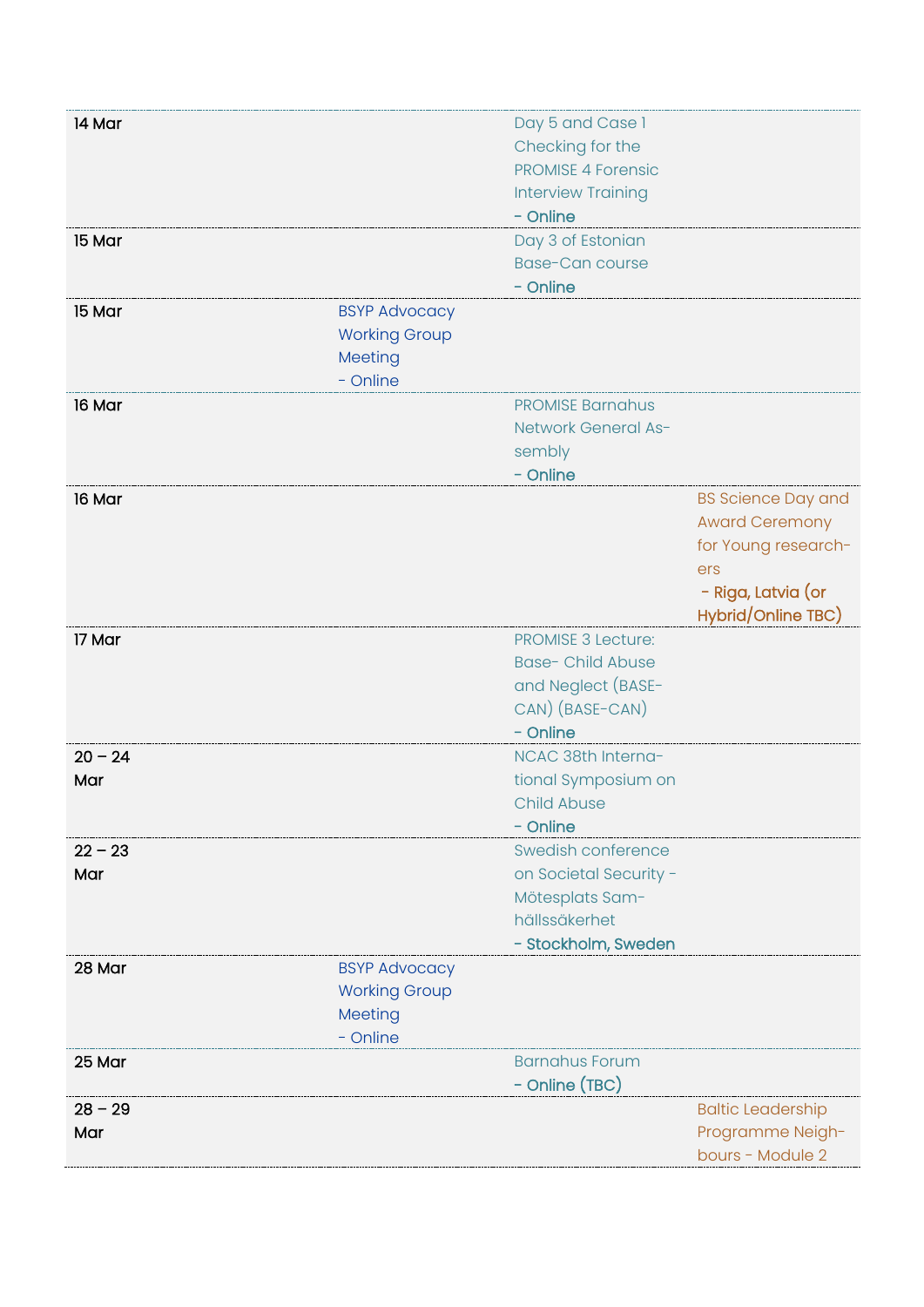|             |                         |                                               | - Kaliningrad, Rus-<br>sia/Hybrid |
|-------------|-------------------------|-----------------------------------------------|-----------------------------------|
| $28 - 30$   |                         | <b>PROMISE Training</b>                       |                                   |
| Mar         |                         | <b>Course: Combined</b>                       |                                   |
|             |                         | Parent- Child Cogni-                          |                                   |
|             |                         | tive Behavioural                              |                                   |
|             |                         | Therapy (CPC-CBT)                             |                                   |
|             |                         | - Höör, Sweden                                |                                   |
| 29 Mar      |                         |                                               | <b>BSLF Annual Forum</b>          |
|             |                         |                                               | 10th Anniversary                  |
|             |                         |                                               | - Kaliningrad, Rus-               |
|             |                         |                                               | sia/Hybrid                        |
| $Mar - Apr$ |                         |                                               | <b>Baltic Sea Labour</b>          |
| (TBD)       |                         |                                               | Forum (BSLF) An-                  |
|             |                         |                                               | nual Round Table                  |
| 30 Mar      |                         |                                               | Conference on Dig-                |
|             |                         |                                               | italisation linked to             |
|             |                         |                                               | Active Ageing and                 |
|             |                         |                                               | <b>Prolonging Working</b>         |
|             |                         |                                               | Life                              |
|             |                         |                                               | - Kaliningrad, Russia             |
|             |                         | <b>CBSS Civil Protection</b>                  | Alybrid &                         |
| Mar - Apr   |                         | Network (CPN) Senior                          |                                   |
|             |                         |                                               |                                   |
|             |                         | <b>Experts Meeting</b><br>- Oslo or Tønsberg, |                                   |
|             |                         | Norway s                                      |                                   |
|             | <b>April</b>            |                                               |                                   |
| 4 Apr       |                         | Day 4 of Estonian                             |                                   |
|             |                         | <b>Base-Can course</b>                        |                                   |
|             |                         | - Online                                      |                                   |
| 6 Apr       | <b>BSYP Partnership</b> |                                               |                                   |
|             | Meeting                 |                                               |                                   |
|             | - Online                |                                               |                                   |
| $5 - 6$ Apr |                         | <b>CBSS Civil Protection</b>                  |                                   |
|             |                         | Network Senior Ex-                            |                                   |
|             |                         | perts meeting                                 |                                   |
|             |                         | - Oslo, Norway                                |                                   |
| $5 - 7$ Apr |                         | <b>PROMISE Training</b>                       |                                   |
|             |                         | <b>Course: Combined</b>                       |                                   |
|             |                         | Parent- Child Cogni-                          |                                   |
|             |                         | tive Behavioral Ther-                         |                                   |
|             |                         | apy (CPC-CBT)                                 |                                   |
|             |                         | - Trelleborg, Sweden                          |                                   |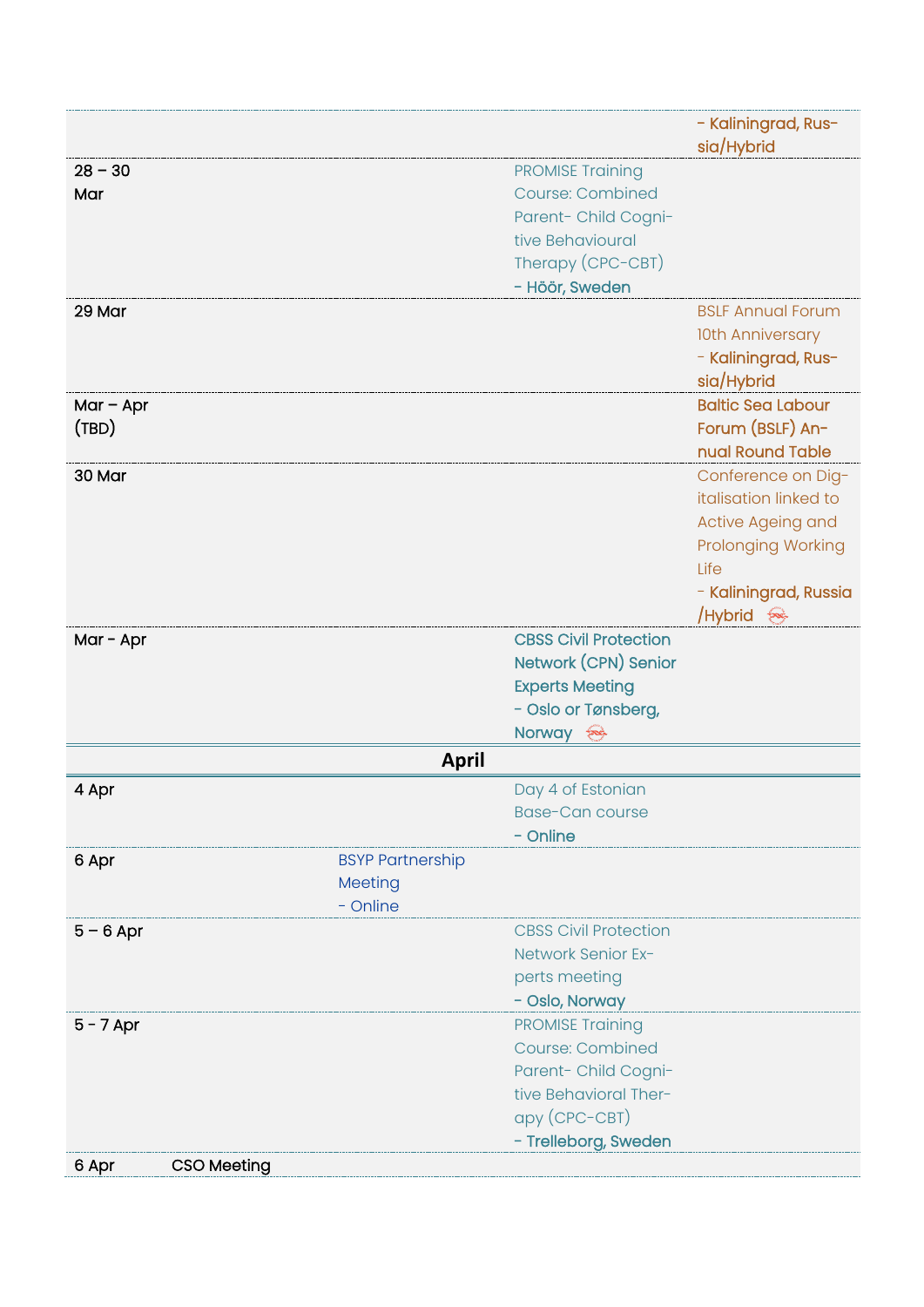| - Oslo, Norway               |                             |                         |
|------------------------------|-----------------------------|-------------------------|
| 6 Apr                        | CBSS presents at the        |                         |
|                              | <b>Annual Conference</b>    |                         |
|                              | of the Swedish Bar-         |                         |
|                              | nahusnätverk (Swe-          |                         |
|                              | dish Barnahus Net-          |                         |
|                              | work)                       |                         |
|                              | - Linköping, Sweden         |                         |
| $21 - 22$ Apr                |                             | Circular Economy        |
|                              |                             | Forum                   |
|                              |                             | - St. Petersburg,       |
|                              |                             | <b>Russia</b>           |
| 27 Apr                       | Case 3 check-in             |                         |
|                              | meeting for the             |                         |
|                              | <b>PROMISE 4 forensic</b>   |                         |
|                              | interview training          |                         |
|                              | - Online                    |                         |
| <b>May</b>                   |                             |                         |
| $9 - 13$ May                 | NEEDS Project 2nd In-       |                         |
|                              | tensive Study Pro-          |                         |
|                              | gramme                      |                         |
|                              | - Helsinki, Finland         |                         |
| $10 - 11$ May                |                             | Meeting of the Ex-      |
| (TBD)                        |                             | pert Group on Sus-      |
|                              |                             | tainable Maritime       |
|                              |                             | Economy (EGSME)         |
|                              |                             | - Norway as             |
| 10-11 May                    |                             | Meeting of the Ex-      |
| (TBD)                        |                             | pert Group on Sus-      |
|                              |                             | tainable Develop-       |
|                              |                             | ment (EGSD)             |
|                              |                             | - Norway as             |
| 11 May                       |                             | Conference on sus-      |
|                              |                             | tainable transport      |
|                              |                             | on land and at sea      |
|                              |                             | <b>Joint EGSME-EGSD</b> |
|                              |                             | event                   |
|                              |                             | - Norway as             |
| <b>CSO Meeting</b><br>12 May |                             |                         |
| $-$ TBD $\circledast$        |                             |                         |
| May                          | <b>Task Force against</b>   |                         |
|                              | <b>Trafficking in Human</b> |                         |
|                              | Beings (TF-THB)             |                         |
|                              | Meeting                     |                         |
|                              | - Oslo, Norway              |                         |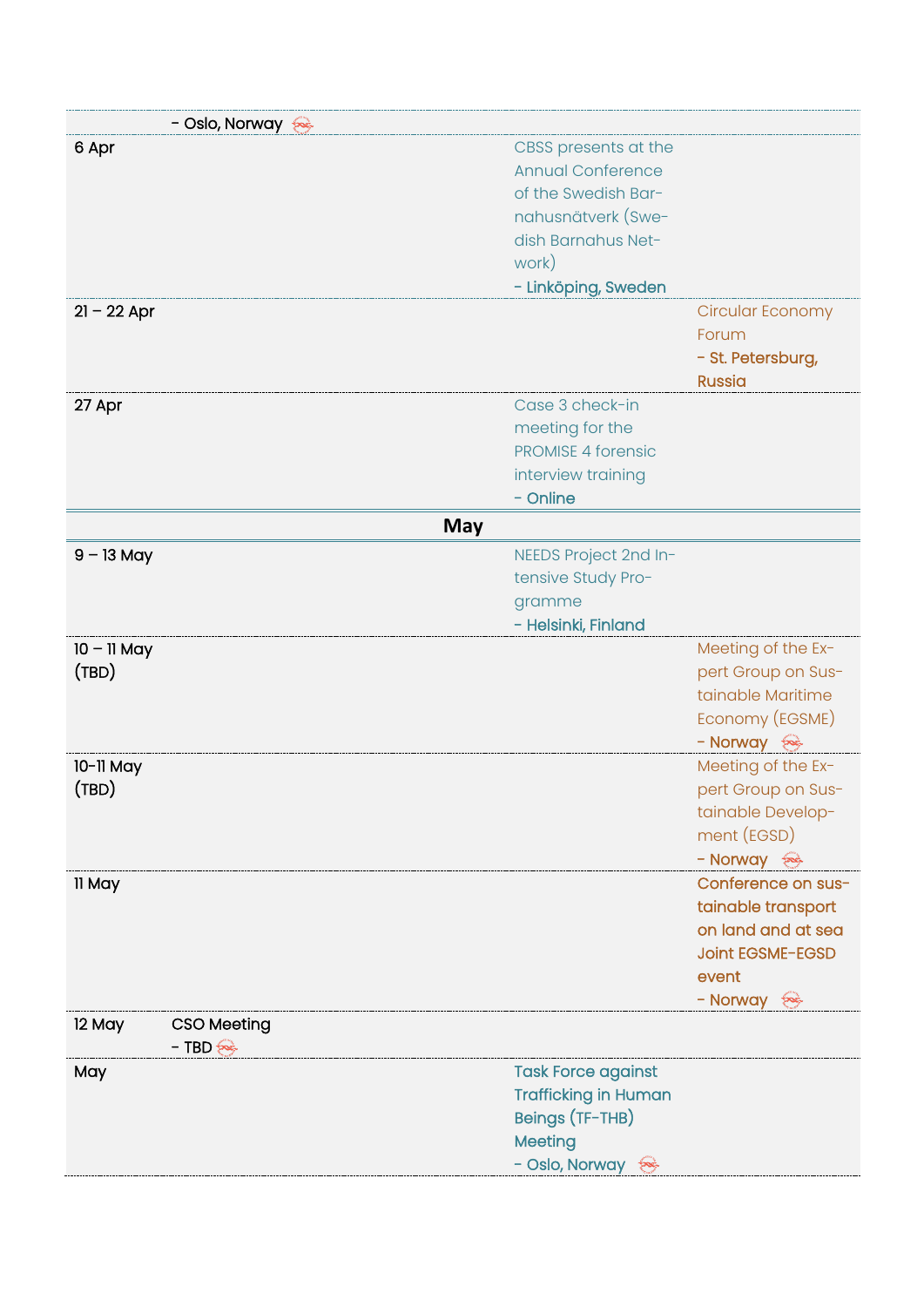| $18 - 20$     |                          | International youth          |                          |
|---------------|--------------------------|------------------------------|--------------------------|
| May           |                          | conference "How to           |                          |
|               |                          | inform and engage            |                          |
|               |                          | youth in anti-traffick-      |                          |
|               |                          | ing activities" organ-       |                          |
|               |                          | ised jointly with youth      |                          |
|               |                          | organisations                |                          |
|               |                          | - Oslo, Norway               |                          |
| $18 - 20$     |                          | <b>PROMISE Training</b>      |                          |
| May           |                          | <b>Course: Combined</b>      |                          |
|               |                          | Parent- Child Cogni-         |                          |
|               |                          | tive Behavioural             |                          |
|               |                          | Therapy (CPC-CBT)            |                          |
|               |                          | - Trelleborg, Sweden         |                          |
| May/Jun       |                          | Expert Group on Chil-        |                          |
|               |                          | dren at Risk (EG-CAR)        |                          |
|               |                          | Meeting and Confer-          |                          |
|               |                          | ence<br><b>tard</b>          |                          |
| May           | <b>CBSS Presidency</b>   |                              |                          |
| (TBD)         | <b>Baltic Sea Region</b> |                              |                          |
|               | Ministerial/High         |                              |                          |
|               | level meeting            |                              |                          |
|               | $- TBD$                  |                              |                          |
| May           |                          | The Barnahus Forum           |                          |
|               |                          | - Stockholm, Swe-            |                          |
|               |                          | den/Online                   |                          |
| May           |                          |                              | Final Conference,        |
|               |                          |                              | <b>Baltic Sea Labour</b> |
|               |                          |                              | Forum for Sustaina-      |
|               |                          |                              | ble Working Life         |
|               |                          |                              | project                  |
|               |                          |                              | - Riga                   |
| May           |                          |                              | <b>EGSME and EGSD</b>    |
|               |                          |                              | back-to-back event       |
|               |                          |                              | -Trond-                  |
|               |                          |                              | heim/Tromso, Nor-        |
|               |                          |                              | way                      |
| 30 May        |                          | Final meeting of the         |                          |
|               |                          | <b>PROMISE 4 forensic</b>    |                          |
|               |                          | interview training           |                          |
|               |                          | - Online                     |                          |
| $31$ May $-1$ |                          | <b>CBSS Civil Protection</b> |                          |
| Jun           |                          | <b>Network Directors</b>     |                          |
|               |                          |                              |                          |
|               |                          | <b>General Meeting</b>       |                          |